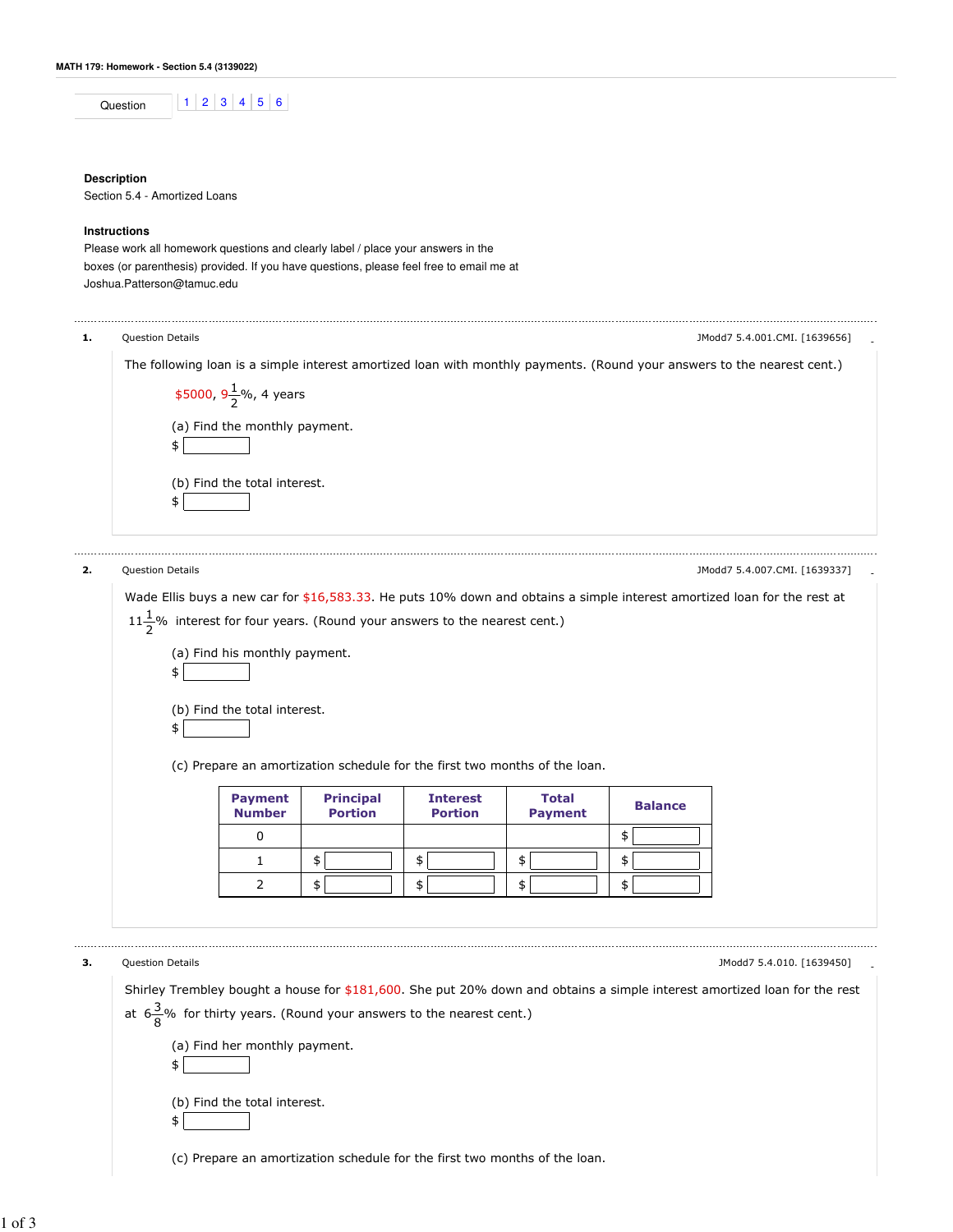|                         | <b>Payment</b><br><b>Number</b>    | <b>Principal</b><br><b>Portion</b>              | <b>Interest</b><br><b>Portion</b> | <b>Total</b><br><b>Payment</b>                                         | <b>Balance</b>                                                                                                                                                                                                                                                     |                           |
|-------------------------|------------------------------------|-------------------------------------------------|-----------------------------------|------------------------------------------------------------------------|--------------------------------------------------------------------------------------------------------------------------------------------------------------------------------------------------------------------------------------------------------------------|---------------------------|
|                         | 0                                  |                                                 |                                   |                                                                        | \$                                                                                                                                                                                                                                                                 |                           |
|                         | $\mathbf{1}$                       | \$                                              | \$                                | \$                                                                     | \$                                                                                                                                                                                                                                                                 |                           |
|                         | 2                                  | \$                                              | \$                                | \$                                                                     | \$                                                                                                                                                                                                                                                                 |                           |
| \$                      | qualify for the loan?<br>per month |                                                 |                                   |                                                                        | (d) Most lenders will approve a home loan only if the total of all the borrower's monthly payments, including the<br>home loan payment, is no more than 38% of the borrower's monthly income. How much must Shirley make to                                        |                           |
| <b>Question Details</b> |                                    |                                                 |                                   |                                                                        |                                                                                                                                                                                                                                                                    | JModd7 5.4.011. [1639310] |
|                         |                                    |                                                 |                                   |                                                                        | Dennis Lamenti wants to buy a new car that costs $$15,861.26$ . He has two possible loans in mind. One loan is through the<br>car dealer; it is a four-year add-on interest loan at $7\frac{3}{4}\%$ and requires a down payment of \$1,000. The second is through |                           |
|                         | answers to the nearest cent.)      | (a) Find the monthly payment for each loan.     |                                   |                                                                        | his bank; it is a four-year simple interest amortized loan at $7\frac{3}{4}\%$ and requires a down payment of \$1,000. (Round your                                                                                                                                 |                           |
| dealer<br>bank          | \$<br>\$                           |                                                 |                                   |                                                                        |                                                                                                                                                                                                                                                                    |                           |
| dealer<br>bank          | \$<br>\$                           | (b) Find the total interest paid for each loan. |                                   |                                                                        |                                                                                                                                                                                                                                                                    |                           |
|                         |                                    | (c) Which Ioan should Dennis choose? Why?       |                                   |                                                                        |                                                                                                                                                                                                                                                                    |                           |
|                         |                                    |                                                 |                                   | • Dennis should choose the car dealer loan since the interest is less. |                                                                                                                                                                                                                                                                    |                           |

**5.** Question Details - (1639537] . (1639537] . (1639537] . (1639537] . (1639537] . (1639537] . (1639537] . (1639537

Investigate the effect of the interest rate on home loans by finding the monthly payment and the total interest for a thirty-year simple interest amortized loan of \$150,000 at the following rates. (Round your answers to the nearest cent.)

| (a) 6%         |    |
|----------------|----|
| payment        | \$ |
| total interest | \$ |
| (b) 7%         |    |
| payment        | \$ |
| total interest | \$ |
|                |    |
| (c) 8%         |    |
| payment        | \$ |
| total interest | \$ |
|                |    |
| (d) 9%         |    |
| payment        | \$ |
| total interest | \$ |
|                |    |
| (e)<br>10%     |    |
| payment        | \$ |